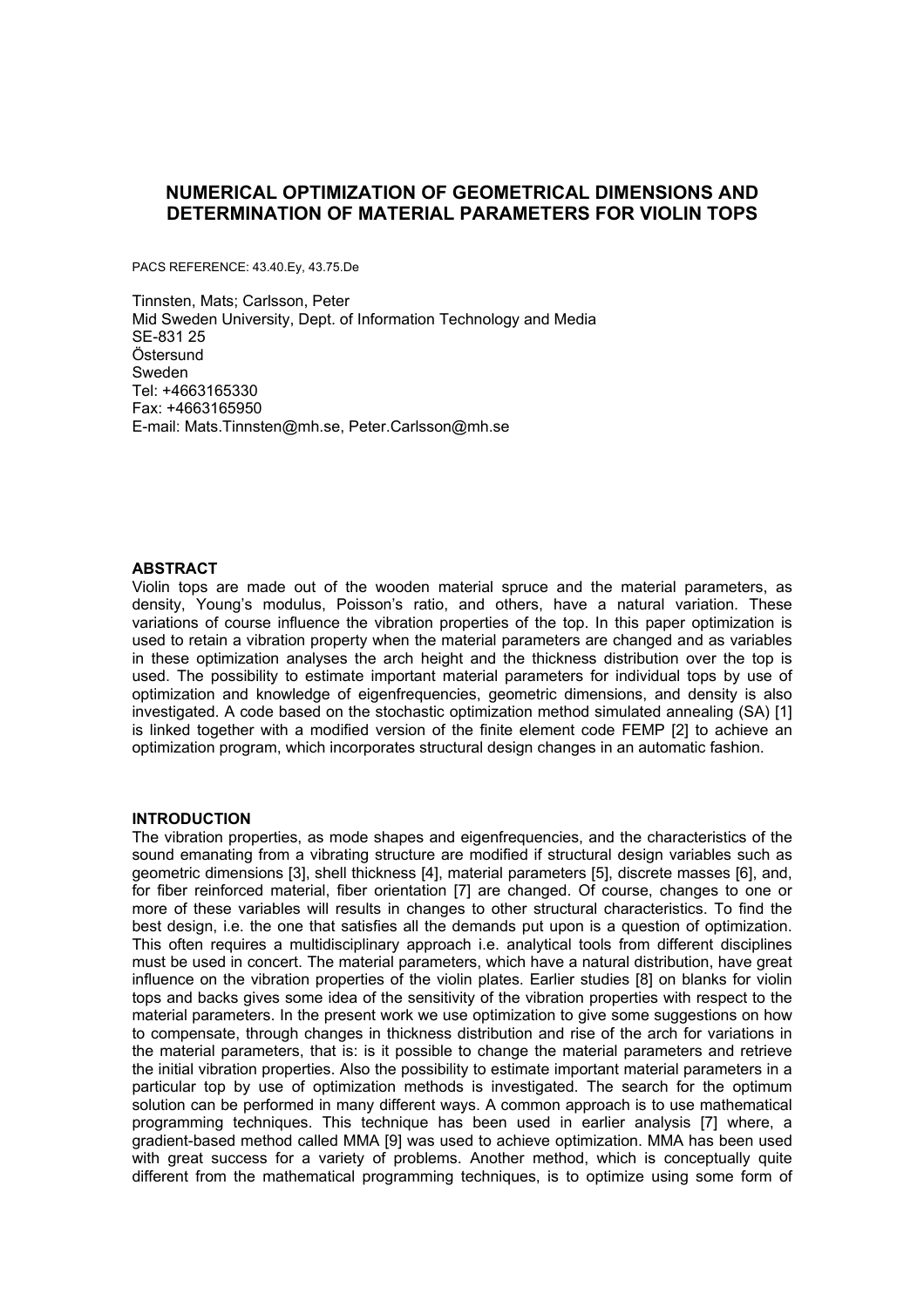natural selection process. One such technique is the simulated annealing, SA, a stochastic method based on the simulation of metal (or solids) annealing [10]. Annealing is the physical process of heating up a solid and then cooling it down slowly. The slow and controlled cooling of the solid ensures proper solidification with a highly ordered crystalline state. At high temperature the atoms in the heated material have high energies and more freedom to arrange themselves. Annealing results in a material with an atom arrangement that corresponds to the lowest internal energy. There are many other optimization methods, such as genetic algorithms, neural network and so on, that is based on natural selection of solutions to achieve an optimum. In this paper simulated annealing is used as the optimization algorithm. A code based on this algorithm [1] is linked together with a modified version of the finite element code FEMP [2] to achieve an optimization program, which incorporates structural design changes in an automatic fashion. In this paper, the thickness variation and the rise of the arch of the top are used as variables in order to retrieve the three first eigenfrquencies on a violin top plate when the material parameters are changed. The possibility to estimate important material parameters in an individual top based on knowledge of the geometric dimensions, the density, and the three first eigenfrequencies is also investigated by use of the above mentioned optimization system.

## **PROBLEM DEFINITION**

# THICKNESS AND ARCH HEIGHT AS VARIABLES

For the purpose of optimization, two violin tops with different material parameters were analyzed. First a top with a chosen material parameter set and an initial thickness and arch height distribution emanating from a Stradivarius Cremona 1720 [11] was analyzed with respect to the first three eigenmodes. In the text the top with these initial settings is referred to as the initial top and the results from the analysis on this top are referred to as the initial results. On a second top the material parameters were changed and the objective with the optimization analysis was to, with this new material set, retrieve the first three eigenmodes obtained for the initial top. The variables in this optimization were the thickness and arch height distribution over the top with initial values according to the initial top. The analysis involves modal analysis of the top by use of FE-calculations and it was discretizised with triangular orthotropic shell elements according to Figure 1. In the FE-analyses the nodes along the inner edge (the bold line in Figure 1) was simply supported, i.e. prevented to move perpendicular to the plane but free in all other directions. In the analyses the eigenmodes according to Figure 2 were studied and the objective function was formulated as:

Minimize: 
$$
z = \alpha_k \cdot \left(f_k^{\text{initial}} - f_k^{\text{actual}}\right)^2, \qquad k = 1, 3
$$
 (1)

where  $f_k^{\text{initial}}$  are the eigenfrequencies for the initial top and  $f_k^{\text{actual}}$  are the eigenfrequencies for the top with the new material parameters and with actual variable set.  $\alpha_k$  are so-called penalty parameters. The only constraints used in this investigation are on the variables. The material in a violin top is spruce and has a cellular structure. If knots, annual rings and other deviations are neglected, the hexagonal honeycomb model according to Gibson and Ashby [12] gives a good description of the mechanical properties of wood and the model has been used to estimate the material parameters for the tops in this investigation. The parameters for the second top are estimated with respect to a 5% decrease of the density compared to the initial top.

The formulation according to eq. (1) with constraints only on the variables is well suited for simulated annealing which is a nongradient (zeroth-order) stochastic optimization technique based on random evaluation of the objective function in such a way that transitions away from local minimum are possible. Although the method usually requires a large number of function evaluations to find the optimum design, it will find the global optimum with a high probability even for problems with numerous local minima [10].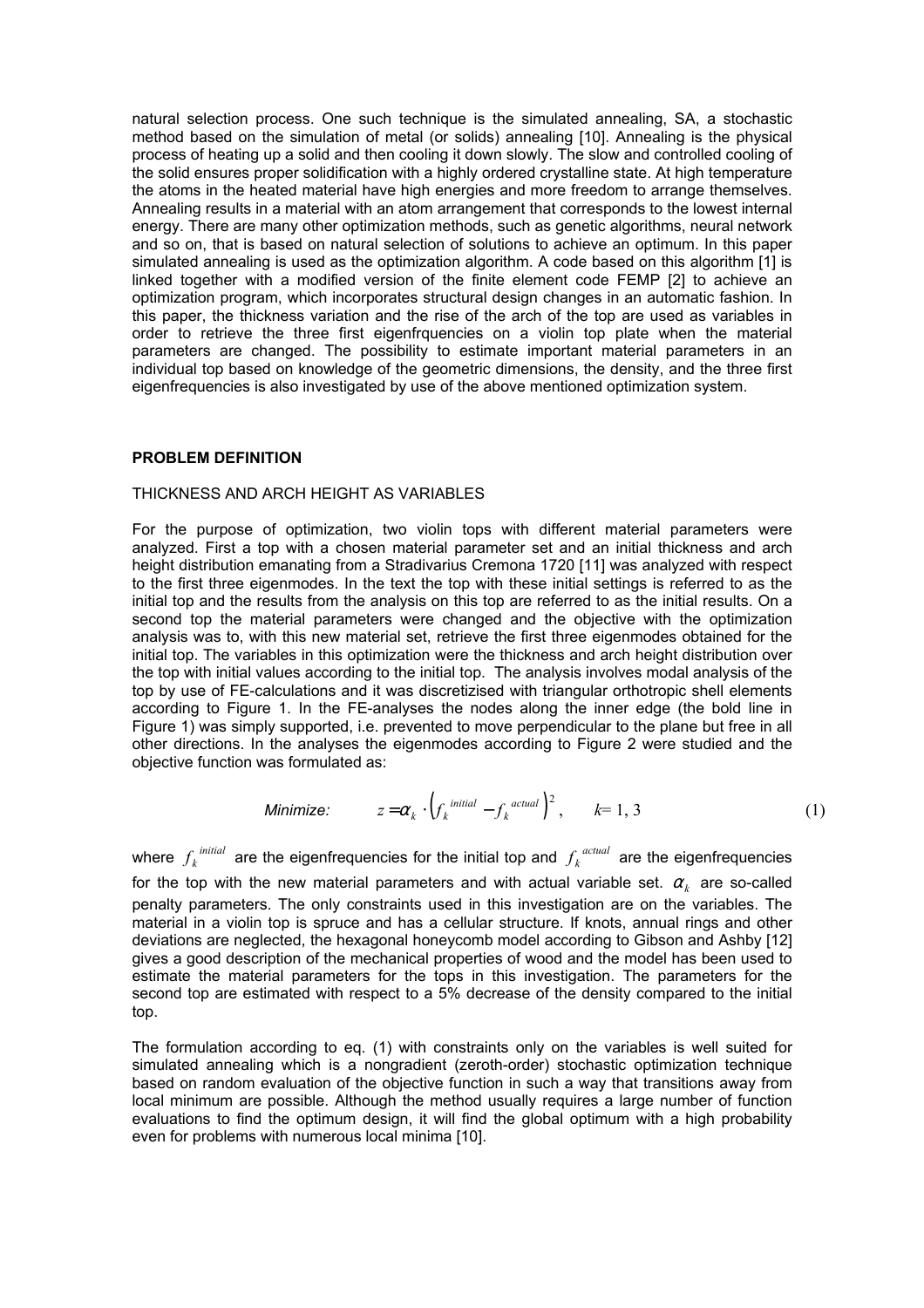





**Fig. 1**. Discretization of violin top. **Fig. 2**. Studied eigenmodes. Top: mode 1, middle: mode 2, bottom: mode 3.

## MATERIAL PARAMETERS AS VARIABLES

The material parameters for wood have a natural variation, which makes it impossible for the makers of violins to create a template of a successfully created violin top and use it over and over again. The violinmaker has to adjust the thickness and arch height depending on the material parameters on the actual blank being worked on. Some guidelines, with respect to the thickness and arch height, could perhaps be created if the material parameters where known for every individual blank, or blanks could be selected based on knowledge of individual material parameters. In the followings a method, based on the above-mentioned optimization system, for estimation of important material parameters for individual violin tops is proposed. The hypothesis is that if the geometric dimensions, the density, and the value of the three first eigenfrequencies are given for the top, then it is possible to estimate, thru optimization, what the material parameters must be. In this optimization analysis the geometry is held constant and the variables are the material parameters. The optimization problem is formulated as:

Minimize: 
$$
z = \alpha_k \cdot \left(f_k^{\text{measured}} - f_k^{\text{actual}}\right)^2, k = 1, 3
$$
 (2)

where  $f_k^{measured}$  are the measured eigenfrequencies for the existing top and  $f_k^{actual}$  are the eigenfrequencies for the top with the actual material parameters.  $\alpha_{_k}$  are the so-called penalty parameters as before. In order to test the idea, a violin top with a given geometry and given material parameters where analyzed with respect to the first three eigenfrequencies. The resulting eigenfrequencies are called  $f_k^{\textit{measured}}$  and simulates measured frequencies. After this the optimization analysis was performed on a top with the same geometry and with the material parameters as variable and the objective with the optimization was to retrieve the first three eigenfrequencies as obtained in  $f_{\scriptscriptstyle k}^{\scriptscriptstyle\; measured}$  . The initial values of the material parameters were of course changed from those that gave  $f_k^{\textit{measured}}$  .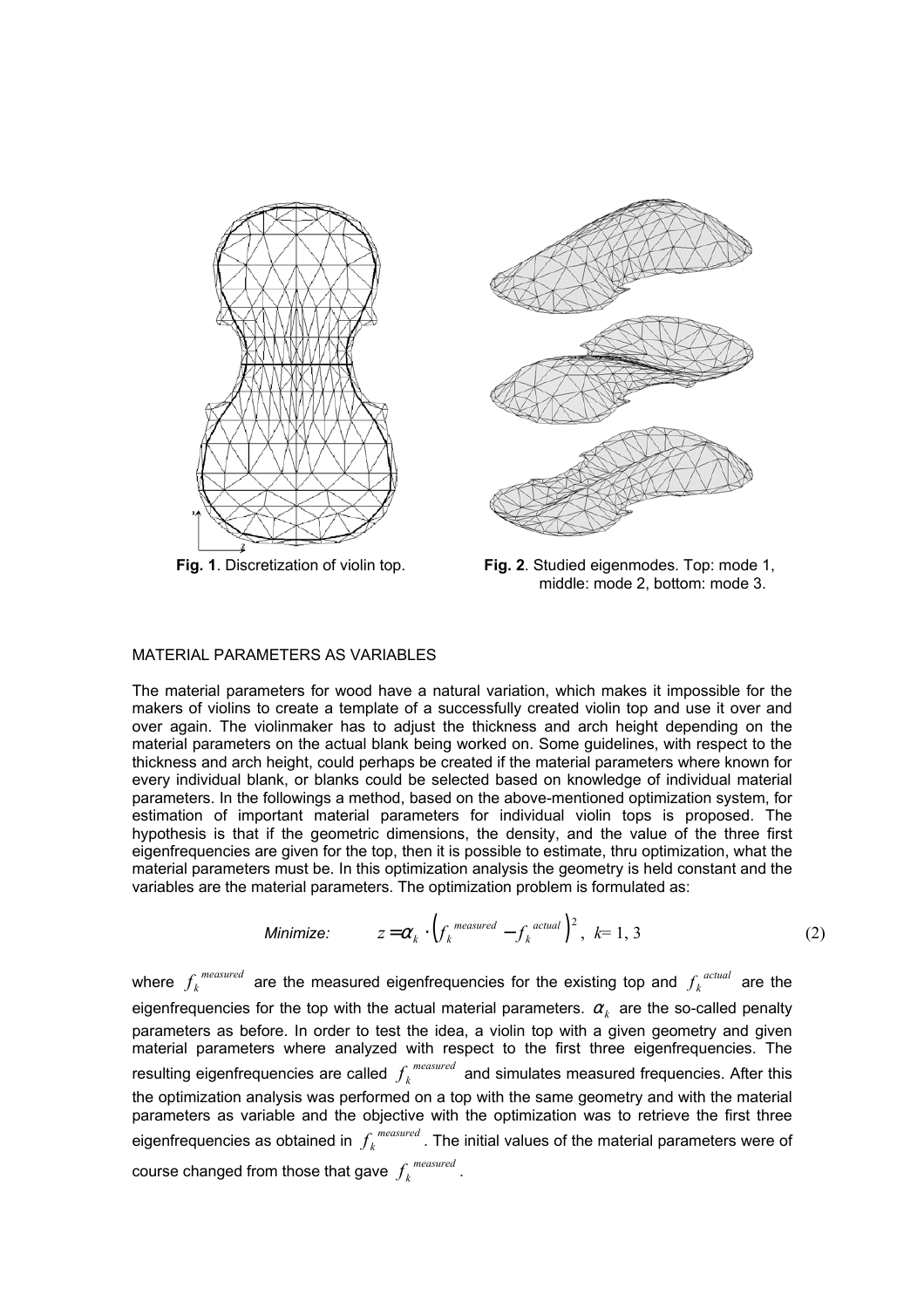## **RESULTS**

#### THICKNESS AND ARCH HEIGHT AS VARIABLES

With shell thickness and arch height as variables a maximum variation of  $\pm 10\%$  from the initial variable value was allowed. The initial material (spruce) parameters are taken as:  $E_1$  = 9.567 · 10<sup>9</sup> Pa,  $E_2 = 5.789 \cdot 10^8$  Pa,  $G_{12} = 7.08 \cdot 10^8$  Pa,  $v_{12} = 0.03$ , and  $ρ = 410$  kg/m<sup>3</sup>. With initial thickness, initial rise and these material parameters the studied eigenfrequencies were determined to:  $f_1 = f_1^{initial} = 283.26$  Hz,  $f_2 = f_2^{initial} = 510.55$  Hz, and  $f_3 = f_3^{initial} = 542.45$  Hz.

The new material parameters were chosen with respect to a 5% decrease of the density, from 410 to 389.5 kg/m<sup>3</sup>. This affected the other parameters and resulted in new material parameters according to:  $E_1$  = 9.092 ⋅ 10<sup>9</sup> Pa,  $E_2$  = 4.963 ⋅ 10<sup>8</sup> Pa,  $G_{12}$  = 6.726 ⋅ 10<sup>8</sup> Pa,  $v_{12}$  = 0.03, and as mentioned above  $\rho$  = 389.5 kg/m<sup>3</sup>. The new material set together with the initial thickness and initial arch height resulted in the following eigenfrequencies:  $f_1 = 279.84$  Hz (-1.2%),  $f_2 = 504.78$ <br>Hz (-1.1%), and  $f_2 = 522.54$  Hz (-1.8%). These are the first f<sup>actual</sup> ((-1.4.2), in the ontimization Hz (-1.1%), and  $f_3$  = 532.51 Hz (-1.8%). These are the first  $f_k^{\text{actual}}$ , ( $k$  = 1, 3), in the optimization process and with the penalty parameters <sup>α</sup>*k* taken as 1.0 it follows that the objective function is *z* = 143.79 in the beginning of the optimization process.

#### *Thickness distribution*

In this case the shell thickness at nodes along the bolded line in Figure 1 are collected to one variable and the thickness at nodes outside the line collected to another variable. The shell thicknesses at all other nodes are separately variables. Utilization of symmetry with respect to the vertical mid-axis gives the total number of thickness variables to 68. The optimization process converged to the following eigenfrequencies:  $f_1 = f_1^{\text{optimal}} = 283.25 \text{ Hz } (-0.004\%), f_2 =$  $f_2^{\text{optimal}}$  = 510.54 Hz (-0.002%), and  $f_3 = f_3^{\text{optimal}}$  = 542.44 Hz (-0.002%). The change in thickness distribution is illustrated in Figure 3 where the values are in meter and shall be added to the initial thickness distribution to get the distribution at optimum.

#### *Arch height distribution*

Here the arch height for the top was taken as variable. The arching for the nodes along the bolded line in Figure 1 and the nodes outside this line are kept constant during the optimization process. The arching at all other nodes is separately variables. Also here symmetry with respect to the vertical mid-axis is utilized which gives the total number of variables to 66. The optimization process converged to the following eigenfrequencies:  $f_1 = f_1^{\text{optimal}} = 283.33 \text{ Hz}$  $(+0.025\%)$ ,  $f_2 = f_2^{\text{optimal}} = 510.80 \text{ Hz } (+0.049\%)$ , and  $f_3 = f_3^{\text{optimal}} = 542.54 \text{ Hz } (+0.017\%)$ . The change in arch height distribution is illustrated in Figure 4 where the values are in meter and shall be added to the initial arch height to get the distribution at optimum.

## MATERIAL PARAMETERS AS VARIABLES

The material parameters for an individual blank or violin top is difficult to measure. For that reason and for the purpose of testing the idea of using knowledge of the geometric dimensions, the density, and the value of the three first eigenfrequencies together with optimization methods to determine the relevant material parameters a numerical analyses was performed to simulate the measurements or knowledge of these parameters. In this analyses the material parameters was given the following values:  $E_1 = 9.092 \cdot 10^9$  Pa,  $E_2 = 4.963 \cdot 10^8$  Pa,  $G_{12} = 6.726 \cdot 10^8$  Pa,  $v_{12}$  = 0.03, and ρ = 389.5 kg/m<sup>3</sup> and the resulting eigenfrequencies, here called  $f_k^{measured}$ , was determined, as above, to:  $f_1 = f_1^{measured} = 279.84$  Hz,  $f_2 = f_2^{measured} = 504.78$  Hz, and  $f_3 = f_3^{measured} =$ 532.51 Hz. These values on material parameters and frequencies are, consequently, the values we want to achieve with the optimization process. The initial value for the material parameters was set to:  $E_1$  = 9.567 ⋅ 10<sup>9</sup> Pa,  $E_2$  = 5.789 ⋅ 10<sup>8</sup> Pa,  $G_{12}$  = 7.08 ⋅ 10<sup>8</sup> Pa,  $v_{12}$  = 0.03 and the eigenfrequencies at these values together with  $\rho$  = 389.5 kg/m<sup>3</sup> was determined to:  $f_1$  = 290.62 Hz,  $f_2$  = 523.81 Hz, and  $f_3$  = 556.54 Hz. The optimization converged to the following values:  $E_1$  = 9.061 ⋅ 10<sup>9</sup> Pa (-0.34%),  $E_2$  = 4.938 ⋅ 10<sup>8</sup> Pa (-0.50%),  $G_{12}$  = 6.823 ⋅ 10<sup>8</sup> Pa (+1.5%),  $v_{12}$  = 0.0296 (-1.3%),  $\dot{f}_1 = f_1^{\text{optimal}} = 279.86 \text{ Hz } (+0.005\%)$ ,  $f_2 = f_2^{\text{optimal}} = 504.76 \text{ Hz } (+0.004\%)$ , and  $\dot{f}_3 =$  $f_3^{\text{optimal}} = 532.50 \text{ Hz}$  (-0.001%).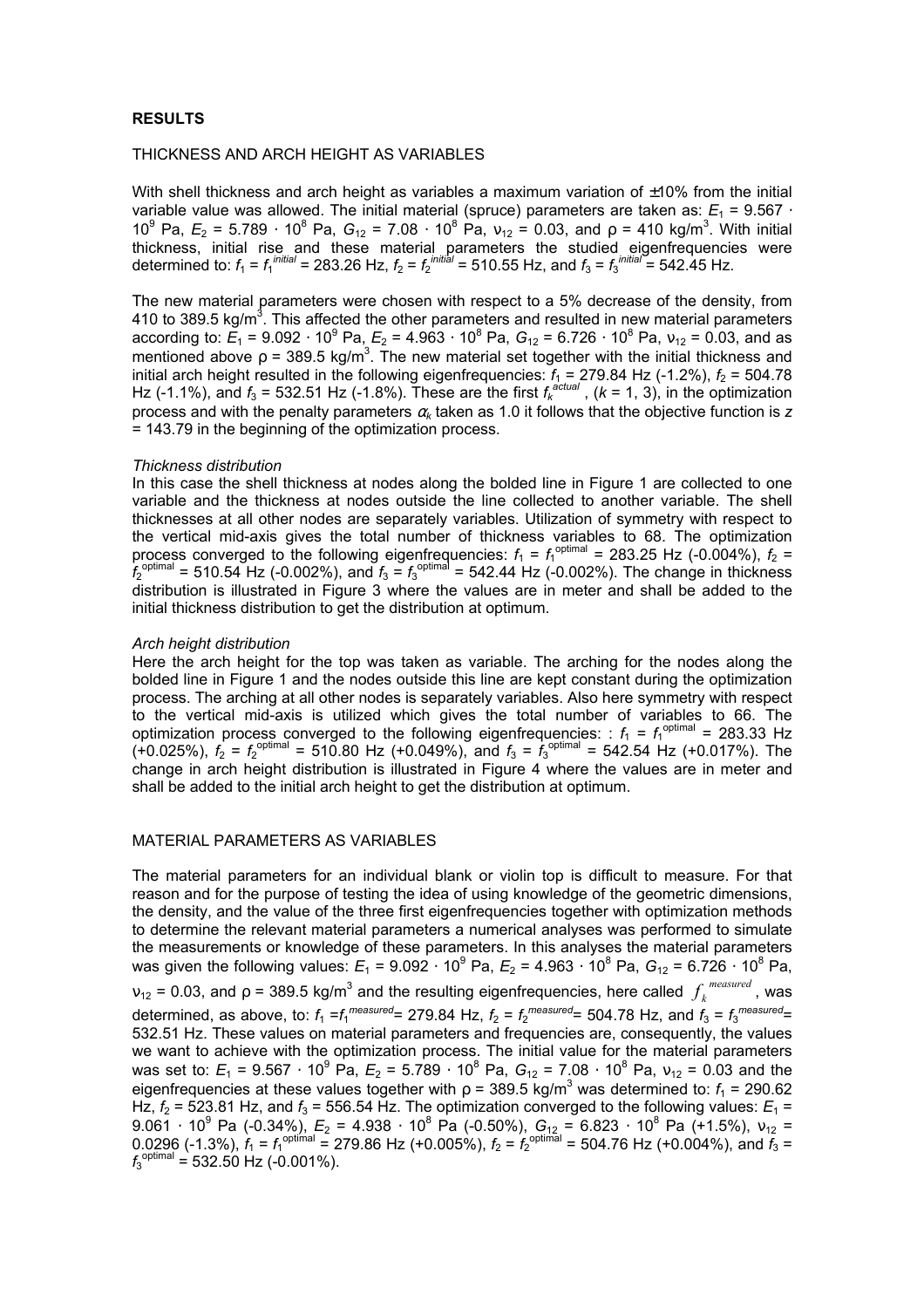

**Fig. 3**. Change in thickness distribution [m]. **Fig. 4**. Change in arching [m].

## **DISCUSSION AND CONCLUSION**

The optimization problem was to minimize the difference in eigenfrequencies for violin top plates with different material parameters and to investigate the possibility to retrieve important material parameters for an individual top if the geometric dimensions, the density, and the values of the eigenfrequencies are known. The three lowest eigenmodes were studied, and the problem was formulated as: Minimize the quadratic sum of the difference for each pair of eigenfrequencies multiplied by a penalty parameter. In this study the penalty parameters was set to unity, <sup>α</sup>*k*=1.0, which implies that no weighting between different eigenfrequencies was utilized. The results were quite inspiring. For the case with variable thickness, the differences in eigenfrequencies are within 0.004% and for the case with arch height as variable, the differences are within 0.049% (with the same computational time used). The material parameters were estimated by a hexagonal honeycomb model according to [12] and the difference in material parameters, when comparing two tops, was determined from a decrease of the density from 410 to 389.5 kg/m<sup>3</sup> (-5%). The 5% decrease in density is considered to be a moderate change in density for spruce relevant for violin makers. The variation of the Young's modulus is not only correlated to the variation of density but depends also on the microfibril angle which gives a larger variation in Young's modulus than the variation in density [13]. The variation of material parameters within a top will be considered in future work. The results indicate that it is possible to retain specific eigenfrequencies for the top plate when the material parameters are changed, both thru thickness and arch height compensation. Performing optimization with both thickness and arch height distribution as variables simultaneously is of course possible and would probably produce smoother results. Another possibility to compensate for changes in the material parameters is to include variables concerning the shape of the bass bar, together with variables on thickness and arch height in the optimization. This will be considered in future work. The results also indicate that it is possible to determine important material parameters for an individual top if knowledge of the density, the geometric dimension and the three first eigenfrequencies is at hand. However, an ongoing work shows that it is not enough to know the values of the eigenfrequencies but also the shapes of the